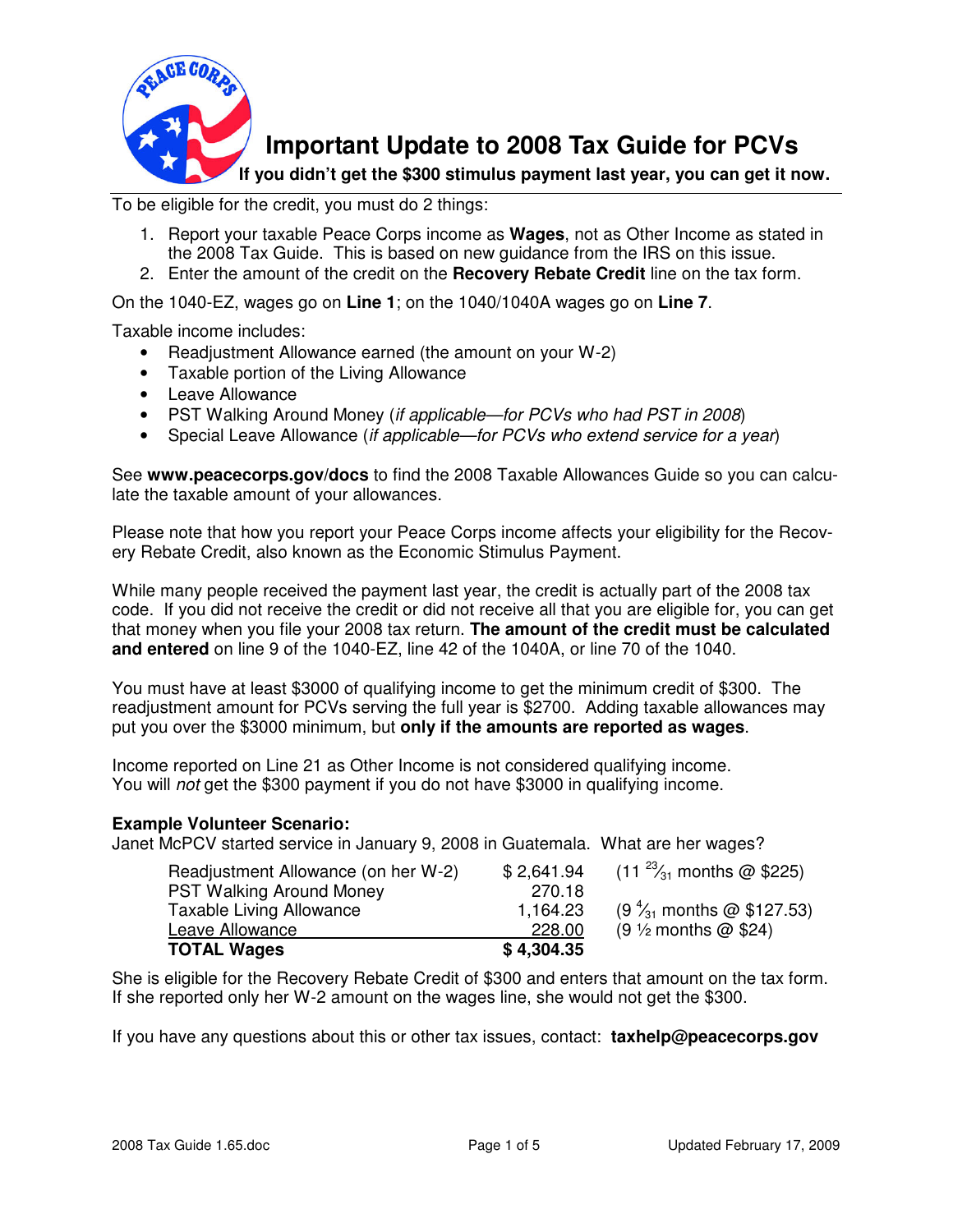

# **Federal Income Tax Guide | Tax Year 2008**

**Peace Corps Trainees, Volunteers, & RPCVs** 

If your **total income greater than** the amount listed below, **you must file a tax return**.

| <b>Filing Status</b>              | Age on December 31, 2008 |             |                  |
|-----------------------------------|--------------------------|-------------|------------------|
|                                   | Under 65                 | 65 and over | Both 65 and over |
| <b>Married Filing Separately*</b> | \$3,500                  | \$3,500     |                  |
| <b>Single</b>                     | \$8,950                  | \$10,300    |                  |
| <b>Head of Household</b>          | \$11,500                 | \$12,850    |                  |
| <b>Qualifying Widow(er)</b>       | \$14,400                 | \$15,450    |                  |
| <b>Married Filing Jointly</b>     | \$17,900                 | \$18,950    | \$20,000         |

\* Married filing separately filers must itemize if their spouse itemizes. If your spouse does not itemize, use the amounts for Single filers

If your **total income is less than** the amount listed above, **you are not required to file a tax return, but may still elect to file**.

Even if you do not file, retain all of your W-2 forms and this guide for your permanent records.

## **If you are required to file, it is best to have in your possession the following documents:**

- **1. IRS Form 1040 and Instruction Booklet**. Volunteers at post will receive this form and booklet from their country director. Others can obtain the forms online at www.irs.gov. All monies received during your Peace Corps service are **not** included in your W-2 (see number 2, below). These additional monies need to be reported as wages in the same way as the amount on your W-2.
- **2. Peace Corps W-2 Form.** The W-2 form you receive from the Peace Corps includes only the readjustment allowance accrued from December 1, 2007 through November 30, 2008, or through your actual termination date, whichever came first. It does not include the living or leave allowances paid at post.
- **3. All other W-2 Forms**. If you were employed by an entity (or entities) other than the Peace Corps between January 1, 2008 and December 31, 2008, you will need all W-2 forms to complete your tax filing.
- **4. 2008 Taxable Allowances Guide**. As mentioned in number 1, above, only the readjustment allowance is included in your W-2 form. You are responsible for paying taxes on a portion of the **monies received for living and leave allowance** while in-country. If you are still serving, your country director or administrative officer is responsible for advising which portion of monies received is taxable. If you have already left your country of service or if you are a Power of Attorney filing on behalf of a Volunteer, you can get this information at www.peacecorps.gov/docs under the heading "Tax Information for Trainees, Volunteers, and Former Volunteers."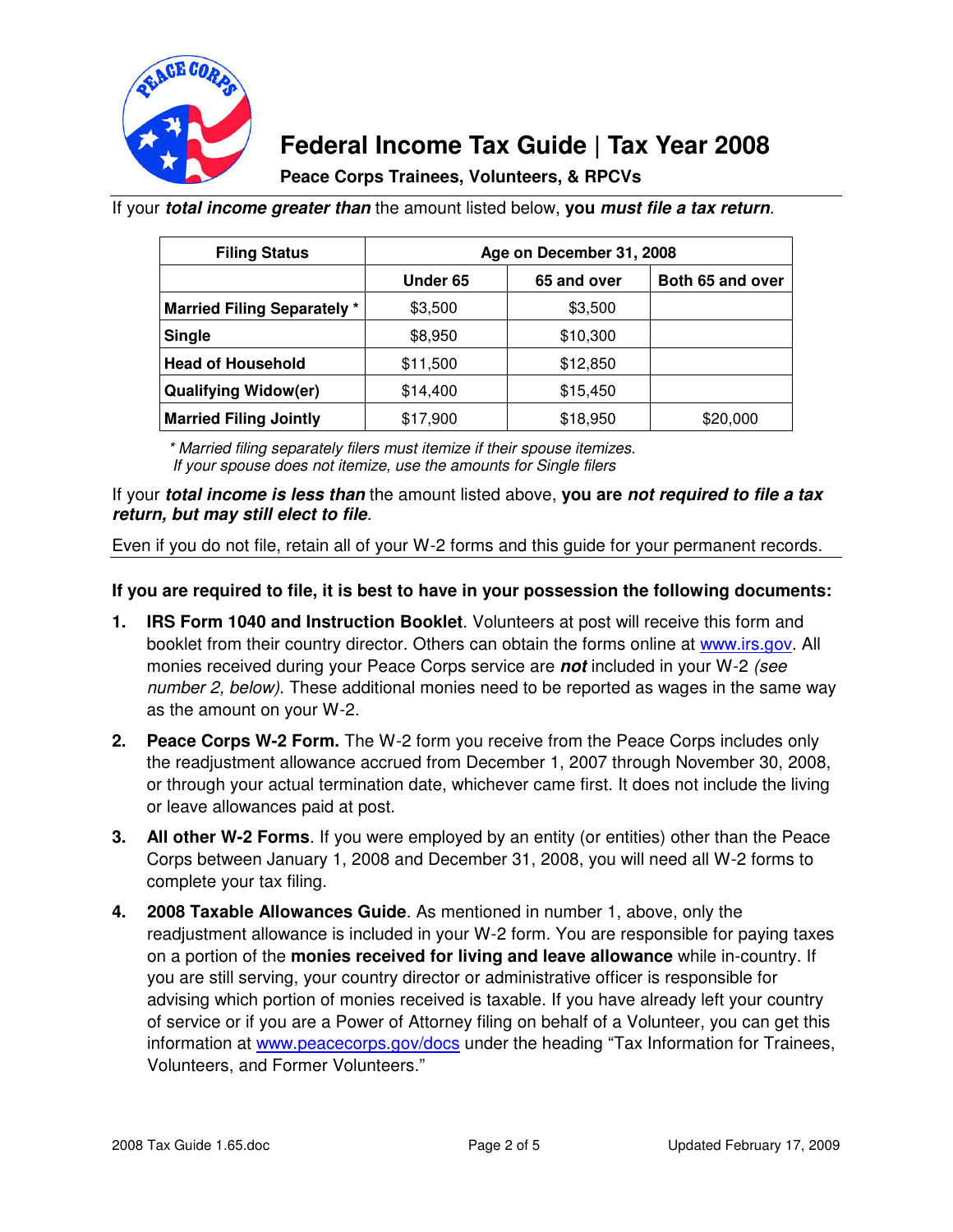# **I. How to Determine Your Taxable Wages for 2008**

#### **A. Readjustment Allowance**

Enter Box 1 amount shown on your Peace Corps W-2 form.

Complete lines **B through E** using the **2008 Taxable Allowances Guide**  or information from your Country Director or Administrative Officer.

#### **B. PST Walk-Around Allowance**

Only for volunteers who had PST in 2008. See the 2008 Taxable Allowances Guide for the amount.

## **C. Leave Allowance**

Enter \$24 for each month of service as a PCV (not a trainee). For partial months, use \$12 for 15 days or less; \$24 for 16 days or more.

#### **D. Living Allowance**

Enter the taxable portion of your living allowance. Using your dates of service, calculate this amount based on the 2008 Taxable Allowances Guide. For partial months, divide the monthly amount by the number of days in that month and multiply by your days of service.

#### **E. Special Leave Allowance**

Only for PCVs that Volunteers that extended their service. Enter \$12 for each day of special leave; 30 days of special leave = \$360.

## **F. TOTAL PEACE CORPS WAGES Add lines A through E**

## **G. Wages and Tips from Other Employment**

Enter Box 1 amount from any W-2s received from other employers. Include any tips.

## **H. TOTAL WAGES** Add lines F & G

## **Enter Total Wages on line 1 of the 1040-EZ or line 7 of the 1040A or 1040.**

**Enclose all W-2 forms, and mail to the IRS service center for your home of record.**  A list of service centers and addresses can be found in the IRS 1040 instruction booklet.

## **\*\* Do NOT send your tax return to the Peace Corps \*\***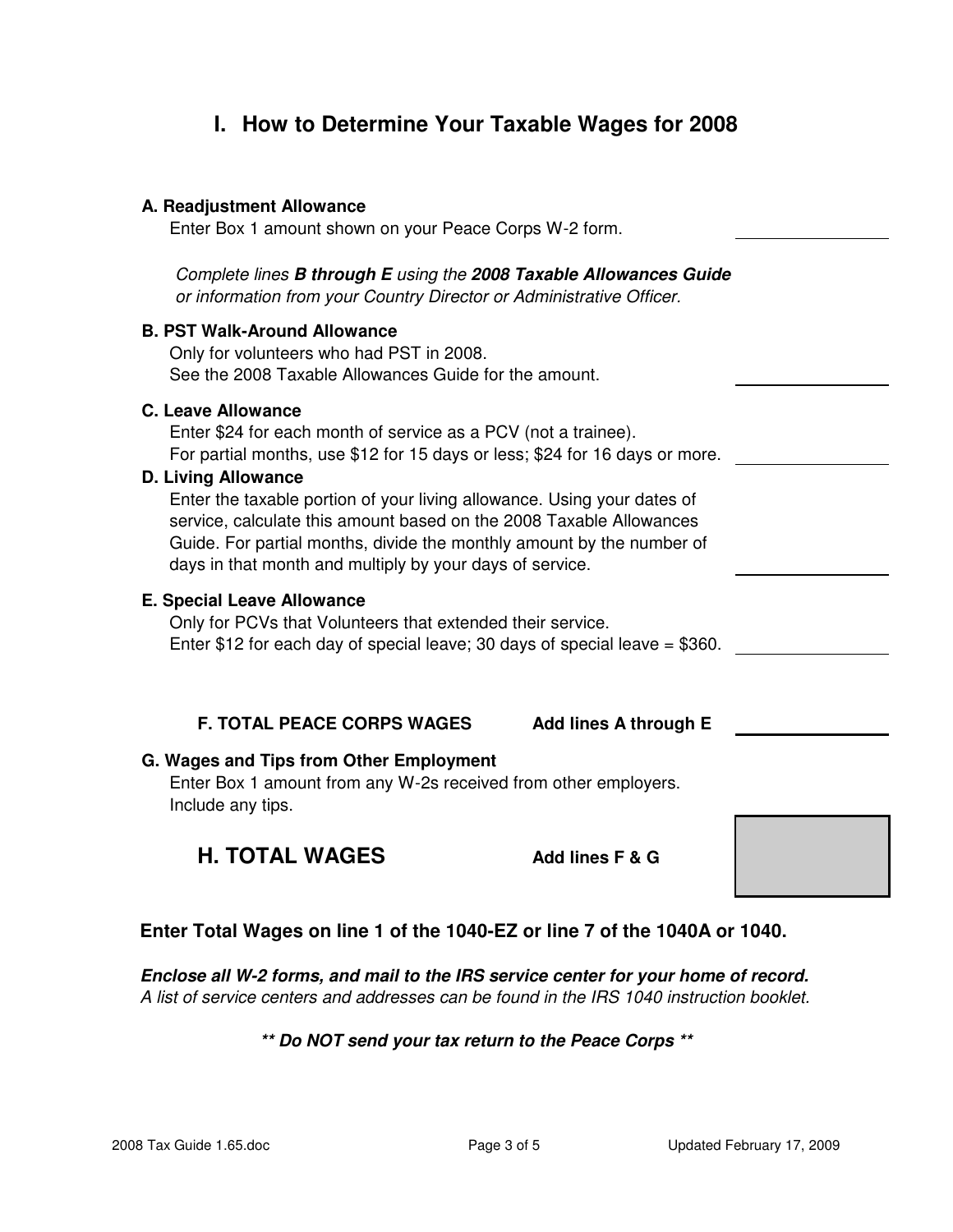# **II. Filing Your Tax Return**

## **When to File**

If you are in the US on April 15, 2009, you must file your tax return by that date. If you are outside the US on that date, you get an automatic filing extension until June 15, 2009.

However, a note must be attached to your return stating that you are residing or traveling outside the US on April 15. Otherwise, the Internal Revenue Service may classify you as a delinquent and penalize you for late filing. Although you receive an automatic extension of time in which to file, YOU SHOULD NOTE THAT THERE IS A STATUTORY CHARGE FOR INTEREST ON ANY TAX WHICH IS NOT PAID BY APRIL 15, 2009.

If it is impossible for you to file your tax return before June 15, you may request an extension of time in which to file your tax return. Your country director or administrative officer can help you locate IRS Form 4868, Application for Extension of Time, which must be submitted to the IRS before June 15, 2009. You can also find this information on the Internal Revenue Service website at www.irs.gov. AGAIN, THERE IS A STATUTORY CHARGE FOR INTEREST ON ANY TAX WHICH IS NOT PAID BY APRIL 15, 2009. Therefore, you must pay interest on any tax due at the time you do submit your return.

## **Where to File**

The IRS instruction booklet contains the addresses of all IRS centers. Use the office nearest your legal residence. If you do not claim a legal residence in the United States, use the Philadelphia address. **(Do not send any tax form, W-2 forms, or payments to the Peace Corps.)** 

Volunteers can use the Free E-File Program through the IRS. **For more information on this program, visit** http://www.irs.gov/efile/index.html.

## **Filing**

Income must be reported on your tax return in US dollars. For currently serving trainees and Volunteers, your country director or administrative officer will advise you of the taxable portion of all allowances paid in US dollars. RPCVs should visit www.peacecorps.gov/docs under the heading "Tax Information for Trainees, Volunteers and Former Volunteers" for specific taxable allowance information pertaining to the country in which you served.

You must pay your tax in US dollars. You may use personal or certified checks, money orders, or traveler's checks. You may also request that your country director deduct the appropriate sum from your readjustment allowance, up to \$350. Your country director will request authorization from CFO/VPS by email or fax, using form PC-10, Application to Allot or Withdraw from RA. This request should be made to your country director at least one month prior to the date you want the check to be issued to ensure timely filing of your tax return. Your country director cannot accept responsibility for late filing of tax returns.

At the time you request the deduction, you **must** enclose your tax return. **When your country director has received the processed check from CFO/VPS, he/she will mail it ALONG WITH your return to the IRS office you have specified on the form. Do not send your tax return to the Peace Corps.**